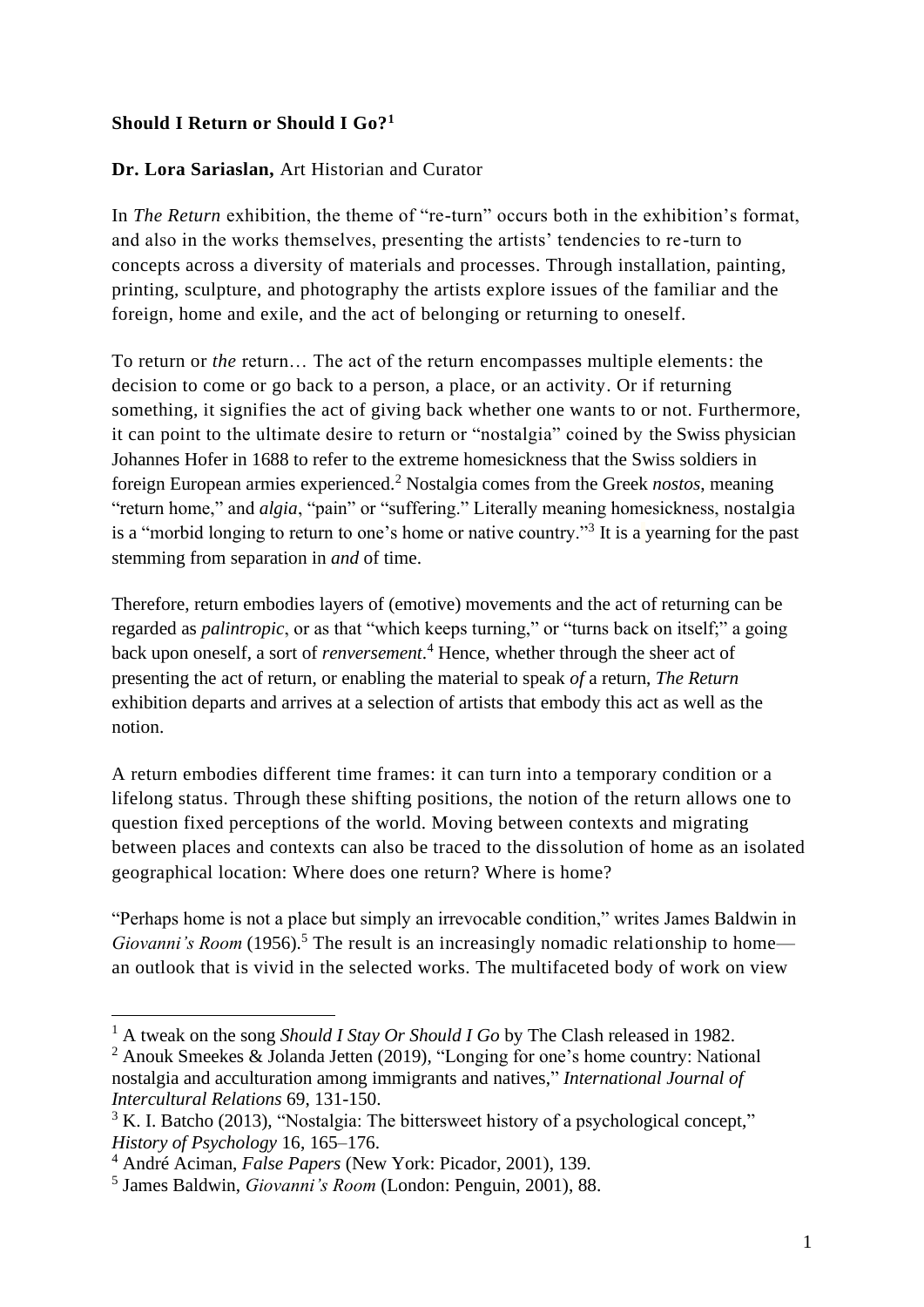plays on the tension between these states, as well as on their shifting boundaries and the attached materialities. Through the use of diverse materials and their combinations, an act is unveiled. The different contexts and focal points on view provide different ways to approach both the notion and the act of return; moreover, it enables us to *feel* the return.

Ranging from the perspective of the individual, from the very personal to the act of a legal return—stemming from the structural and institutional violence and the inherent exercise of power, these artistic expressions can be traced back to the universal issues of movement and mobility, since a return is fundamentally a movement.

Focusing on movement and transformation, **Ruth Biller** returns to the human body through the medium of painting. More than the figure, it is the gaze of the figure and the gaze of the viewer that keeps on returning. In this regard, she gives or returns time to the gaze. There is an inherent play at work through the different perspectives and the diverse viewing angles that unveil plays with space—those that one leaves or one that returns to. The separation and the reunion are hand in hand as she harkens the dynamics between departure and arrival as well as the real and the imagined.

Textiles have been enduring markers of belonging and identities. Because they transcend borders, because they are infinitely mobile, wearable, and displayable, their performative qualities enhance their multiplicity of meanings. **Sina Dyks** exploits this confluence, offering us alternative histories, geographies, cultural and artistic mappings stitched together. Dyks understands the capacity of materials to speak and as an artist who is fluent in the materiality of the textile; she puts current technical innovations vividly on view. Her tactile installation embodies both the notion and the act of the return as she recycles plastic into striking yarns that are transformed into her textile sculptures, or textiles in space. The materials used, as well as their dimensions are transformed both in space *and* through space. The plastic turns into yarn becoming an installation that embodies the friction of materials in transformation.

Following the same thread, as the cotton or the wool is transformed into the yarn which becomes textile, **Gaetano di Gregorio** focuses on the integral qualities of ceramics as the millennia-old material that is transformed through the acts of mixing, massaging, and aggregating. The ceramics return to a mineral state and in his artistic work metamorphoses from material to shapes, however, always remains true to its origins while uniting the architectural elements with classical forms. The material itself becomes the artwork as a result of this process that geographically combines eastern and western ceramic traditions while recurring in different forms throughout time. The malleable material of clay has been molded, imprinted, and cast—in short, it has been on a constant route to a return, to a transformation. Placed at the crossroads of an archeological find or belonging to the house of the future, di Gregorio's body of work stands firmly at the intersection of archeology, architecture, art, and design.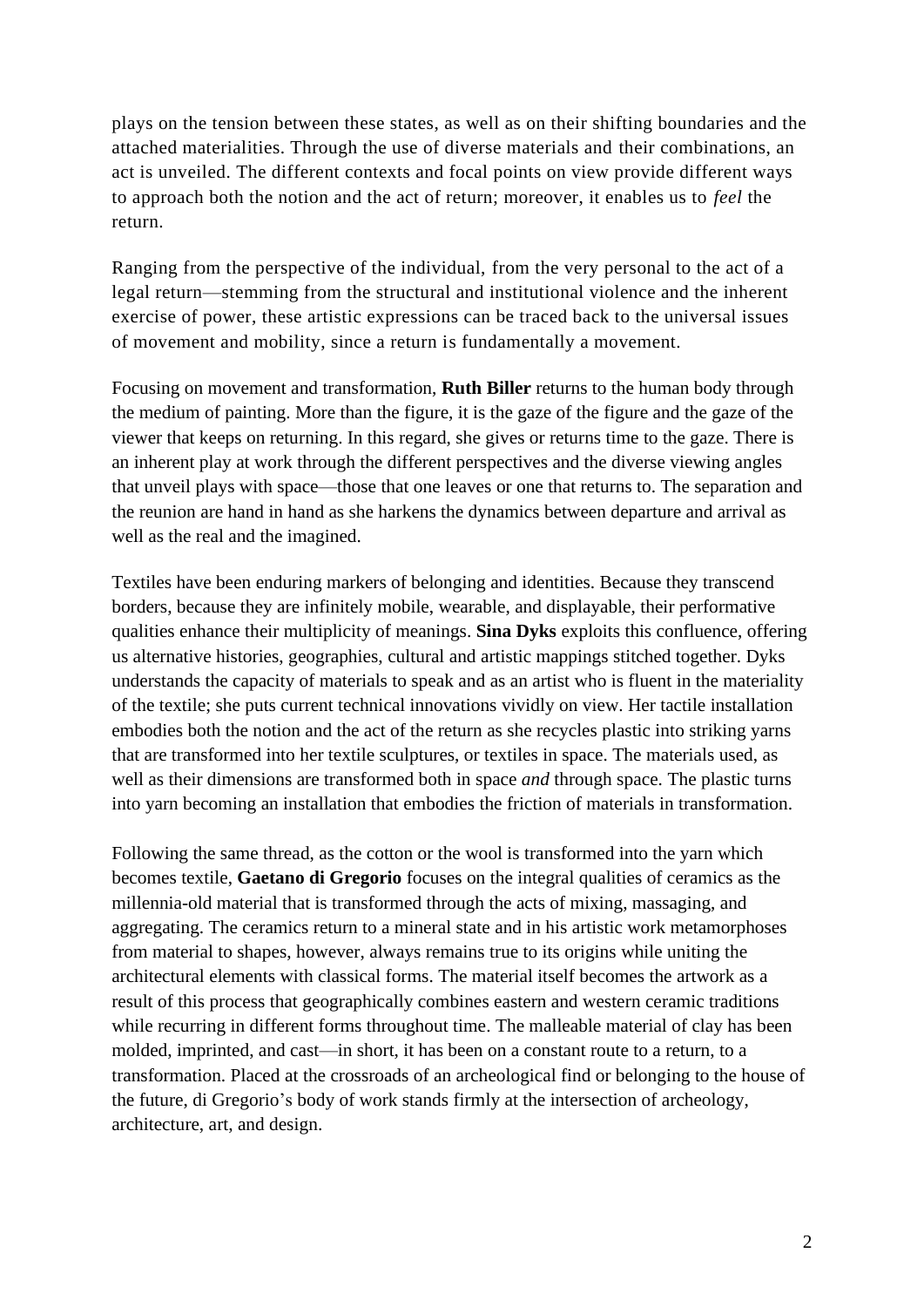The figure returns in the work of **Boukje Janssen** to unleash the significances and senses in movements, positions, and gestures. Through a distinct sensibility and by using paper cutouts, fabric, embroidery, and drawing she approaches the tactile nature of art as she uses to create an ambiance of figurative constellations that return to the form. The body, whether collectively or on its own, returns. The figure is the key in her work as she uses it both symbolically as well as concretely. Through the language of the figure, Janssen unveils the individual both alone and placed in a constellation. However, this position may not necessarily result in a cohesive unity… the threads that connect the figures may only remain on the surface.

**Ekin Su Koç** approaches return through a sense of belonging. With colorful pieces of textiles, she maps and materially constructs political and emotive spaces. Her art operates through them as well as results in them as she questions what borders have done to societies but also hints at what societies are doing to borders. She does not reject or erase her context of origin, but rather employs her feelings, experiences, and encounters as the sources through which to create both an individual as well as artistic means not only to engage viewers but also to challenge cartographic as well as identity categories. As she re-examines, reflects, narrates, and returns to multiple geographical imaginations, her work carries traces of diverse (material) cultures, codes, languages, traditions, challenges, and hopes.

Although ours is a time dominated by digital technologies and an obsession with "truth," there is also a growing interest in the tactile and playful nature of (early) photography and printmaking. Ever since the invention of "photogenic drawing" by William Henry Fox Talbot in 1834, artist-photographers have worked without a camera, directly restoring or returning the traces of an object on photosensitive paper. Having worked with this return to the basic mode of photography for years **Brigitte Spiegeler** takes it to a colorful new level in her latest body of work using the technique of Risograph. Created by Noboru Hayama in post-war Japan in 1946, the Risograph (and the development of soy-based ink) was a response to the expensive import of emulsion ink following the end of the war. He chose a poetic and fitting name to express how important it was for people to not lose their ideals during this period of despair. Imprinting this ideal directly into the company name Hayama founded "Riso" meaning "ideal." Spiegeler capitalizes on this "ideal" format as a source of productive imaginary concerned with image creation, its delicate appearance as well as its fragile future, through its layers depicted that essentially materialize our relation to time. She creates a different mode of fabricating images that oscillate and temporarily return to the alleged transparency of the photographic medium with its documentative qualities, especially the importance given to its clarity and readability. Through the medium of prints, Spiegeler turns familiar places and spaces into unfamiliar or uncanny creations. Her works are positioned at the juncture where the spatial and temporal qualities (re)turn and are captured on the surface of the print which enables manifold layers that extend from the surface of the paper into time. She puts aside the high-tech possibilities in order to return and focus on each moment unveiling various stories: real and imagined.